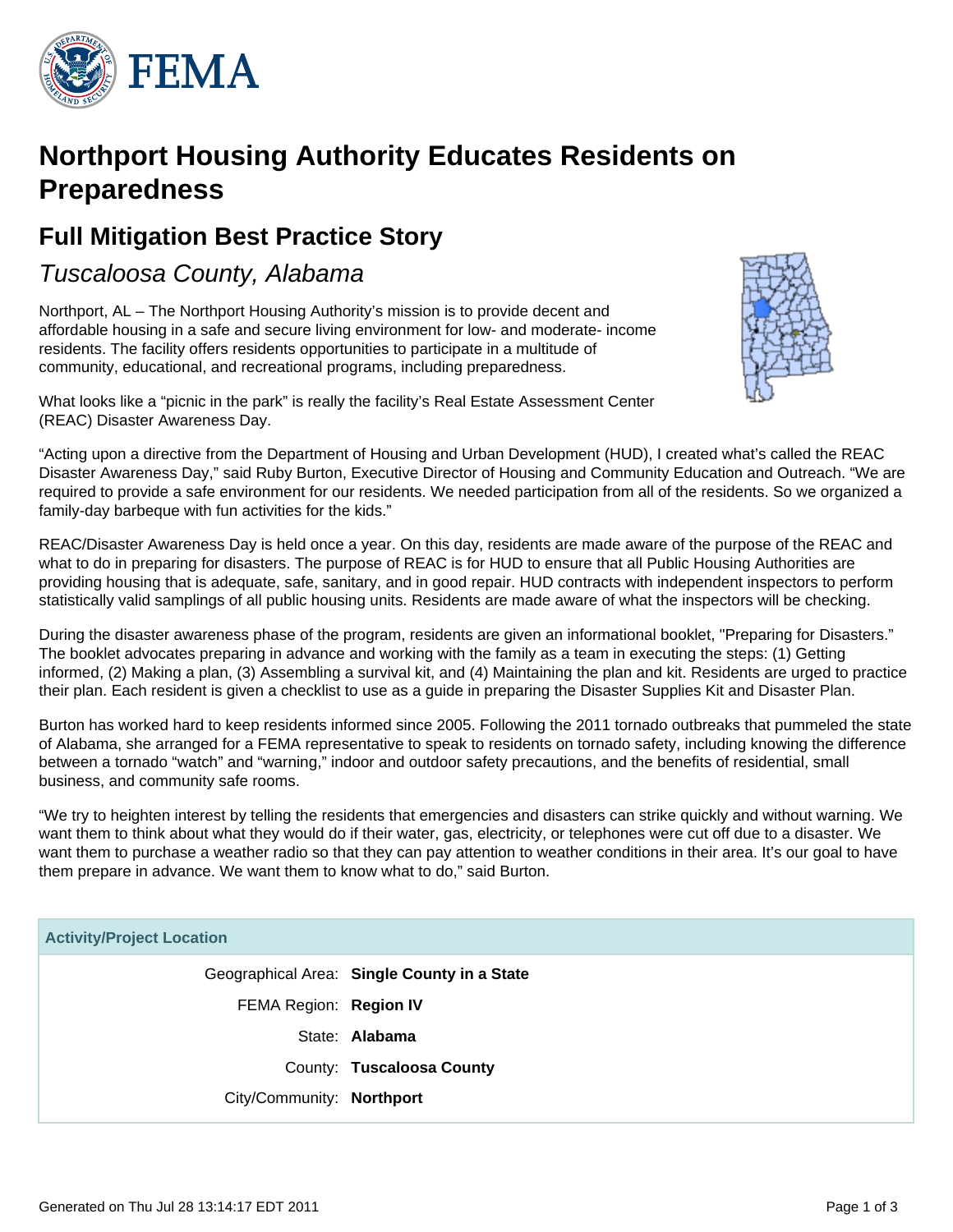| <b>Key Activity/Project Information</b> |                                                            |
|-----------------------------------------|------------------------------------------------------------|
|                                         | Sector: Public                                             |
| Hazard Type: Tornado                    |                                                            |
|                                         | Activity/Project Type: Education/Outreach/Public Awareness |
| Activity/Project Start Date: 06/2005    |                                                            |
| Activity/Project End Date: Ongoing      |                                                            |
| Funding Source: Local Sources           |                                                            |

**Activity/Project Economic Analysis**

Cost: **Amount Not Available** Non FEMA Cost: **0**

**Activity/Project Disaster Information**

Mitigation Resulted From Federal Disaster? **No** Value Tested By Disaster? **Unknown** Repetitive Loss Property? **No**

**Reference URLs**

No URLs were submitted

**Main Points**

No Main Points were entered.



FEMA CEO Specialist, Troy Jackson speaks to residents at REAC Disaster Awareness Day in Northport, Alabama